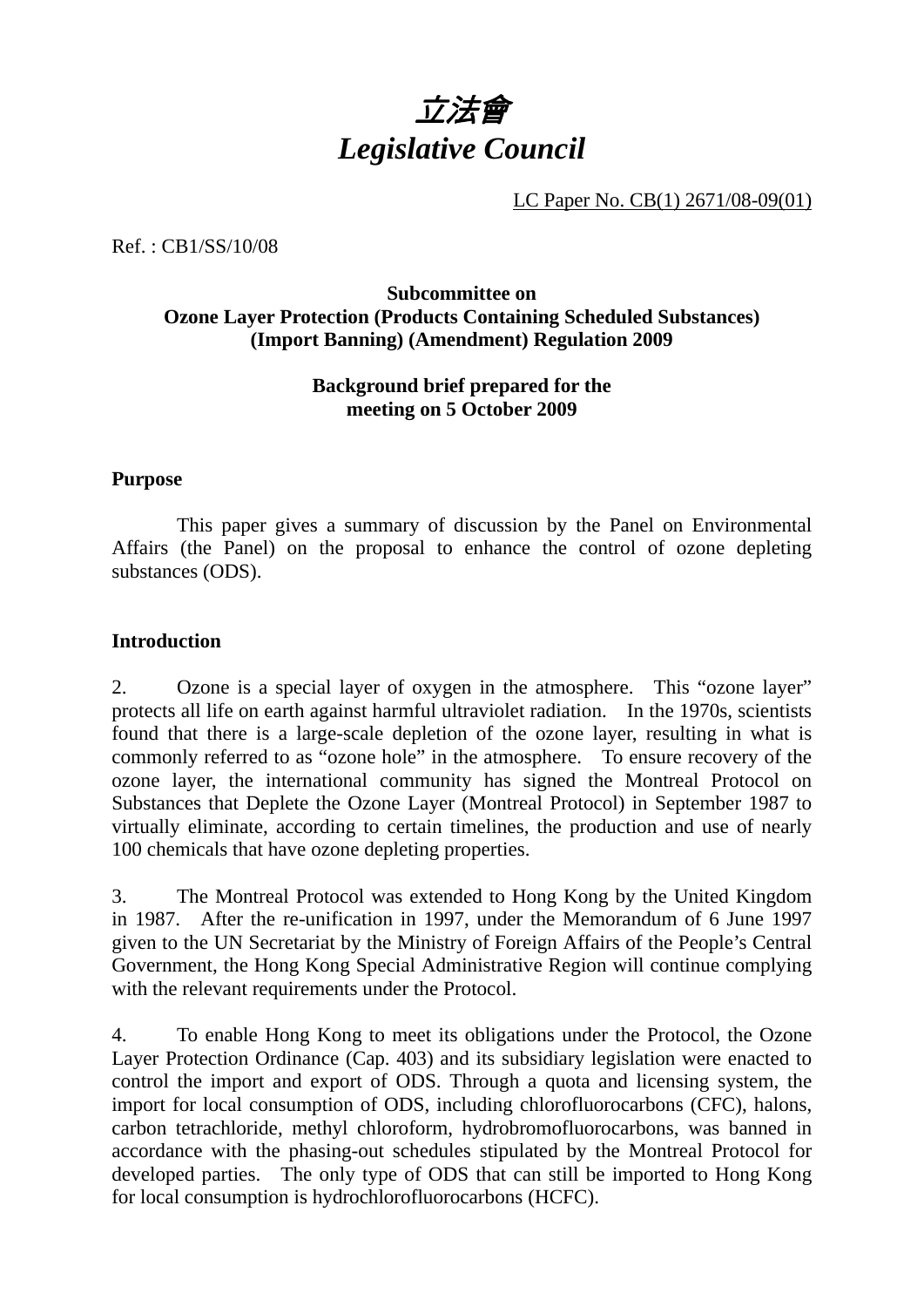5. At the 19<sup>th</sup> Meeting of Parties to the Montreal Protocol held in September 2007, Parties reached an agreement to accelerate the phasing out of HCFCs. The requirements for the Non-Article 5 Parties, which Hong Kong should comply with, are to curtail by 2010 the consumption of HCFCs by 75% of the baseline level of 1989 instead of the original 65%, and to advance the completion of the phasing out from 2030 to 2020. In other words, the ceiling for local HCFC consumption will have to be tightened from  $48.6$  ODP-tonnes<sup>1</sup> to 34.7 ODP-tonnes. Given that the local consumption of HCFCs in 2007 is about 51.1 ODP-tonnes, a further reduction of 16.4 ODP-tonnes is required to meet the enhanced reduction target. The local consumption of HCFCs in recent years and the accelerated phasing out requirement are given in **Appendix I**.

6. In Hong Kong, virtually all HCFCs are used as refrigerants. To ensure full compliance with the accelerated phasing out programme, there is a need to cut the demand for HCFCs by banning the import of refrigeration, air conditioning and other products containing HCFCs as refrigerants. Among HCFCs, HCFC-22 accounts for about 98.3% of the total HCFC consumption. To first phase out products containing HCFC-22 will help maximize the reduction effectiveness. Taking into account the need for more time to allow suppliers to prepare for sourcing and importing HCFC-free room air conditioners, it is decided to defer the banning of split type and window type room air conditioners to 1 July 2010 and 1 July 2012 respectively, after consultation with the trade.

7. As for products containing other types of HCFCs, the import of which will be banned from 1 January 2015 except those containing HCFC-123 because of its low ozone depleting and global warming potentials but high cooling performance. Therefore, a longer phasing period will be allowed until 1 January 2020.

# **Banning of Metered Dose Inhalers containing CFC**

8. Metered Dose Inhalers (MDIs) are small, pressurized aerosol devices that deliver a measured dose of an aerosolized drug into a patient's airway for inhalation into the lungs for the treatment of asthma and chronic obstructive pulmonary disease. They are required to register under the Pharmacy and Poisons Regulations (Cap. 138 sub. leg. A) before they can be put on the local market.

9. At present, CFC-containing MDIs for medical treatments are regarded as "essential use" and exempted from the import prohibition of CFC-containing products. However, in view of the availability of the economically and technically feasible non-CFC alternatives or substitutes, the  $11<sup>th</sup>$  and  $12<sup>th</sup>$  Meetings of the Parties to the Montreal Protocol held in 1999 and 2000 agreed that Non-Article 5 Parties should develop and implement a strategy for the management of CFCs, including options for eventual elimination of the use of CFC-containing MDIs.

 $\frac{1}{1}$  ODP-tonnes means the tonnage adjusted to ozone depleting potentials (ODP) of the concerned HCFC. For example, the ODP for HCFC-22 is 0.055, so one tonne HCFC-22 equals to 0.055 ODP-tonne.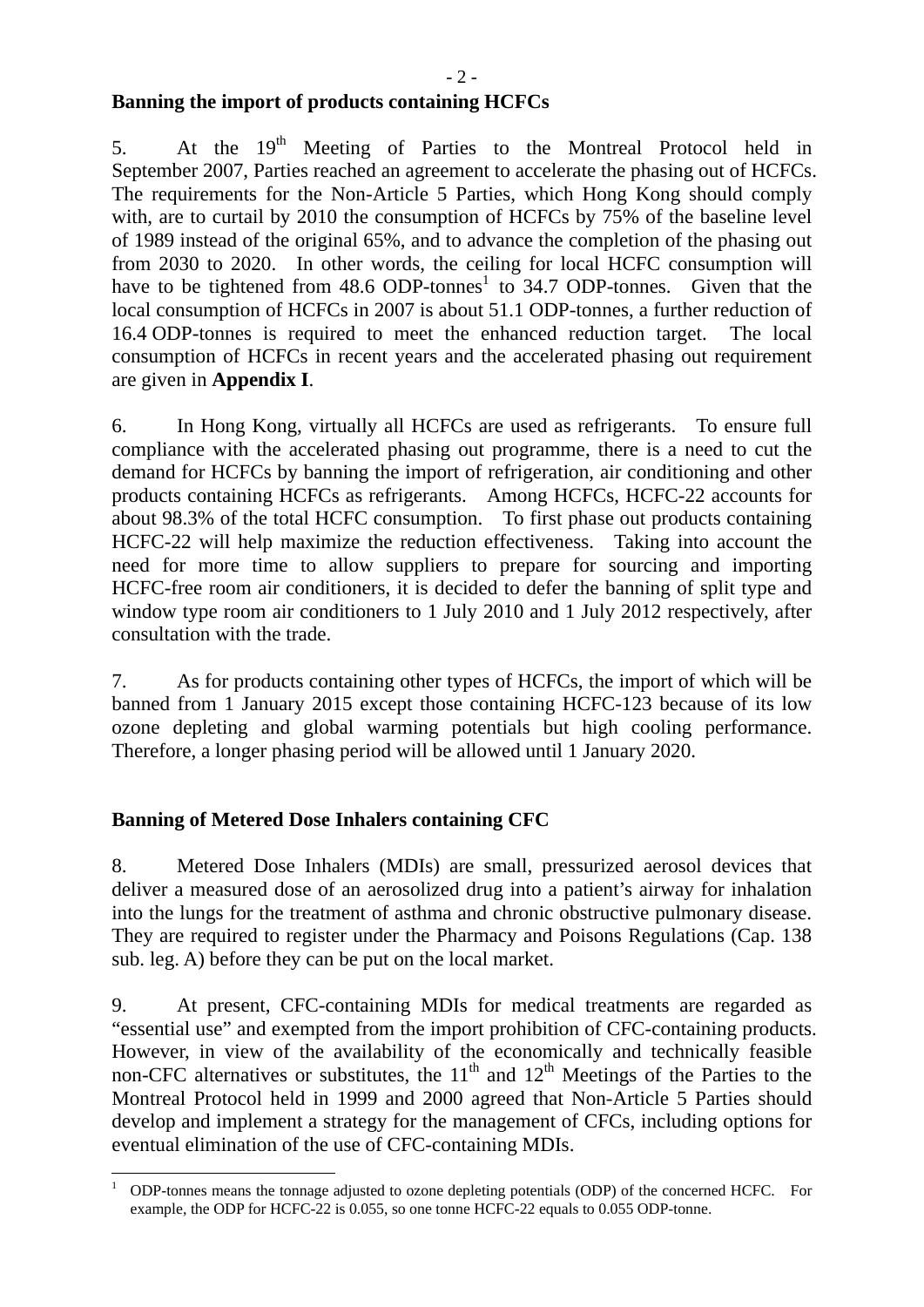10. In response to the international requirement and after consultation with the stakeholders, including medical suppliers, health and medical professionals, a target was made in 2003 to phase out all CFC-containing MDIs by 1 January 2010. Subsequently, the Hospital Authority and the Department of Health had launched a voluntary phasing out programme in 2004 which had borne fruits. At present, more than 40 CFC-free MDI models, accounting for about 80% of all MDI models, are available on local market. In 2007, 87% of the total consumption of dose were CFC-free. In view of the international efforts and practicality to ultimately eliminate the use of CFC in MDIs, it is considered appropriate to ban the import of CFC-containing MDIs from 1 January 2010.

### **Banning of other products containing ozone layer depleting substances**

11. For sake of completeness, opportunity is also taken to extend the banning of portable fire extinguishers to those containing other fully halogenated chlorofluorocarbons, HCFCs and bromochloromethane (BCM), and import of products containing ozone layer depleting substances from countries not being a Party to the Montreal Protocol to all countries to prevent Hong Kong from becoming a dumping ground of these products.

### **The Amendment Regulation**

- 12. The Amendment Regulation seeks to
	- (a) ban the import of products using HCFC according to specified schedules;
	- (b) ban the import of MDIs and other products containing CFC;
	- (c) extend the banning of portable fire extinguishers to those containing fully halogenated chlorofluorocarbons, HCFC and BCM;
	- (d) extend the banning of products containing certain scheduled substances from any country, irrespective of whether it is bound by the terms of the Montreal Protocol;
	- (e) increase the penalties for offence under the Ozone Layer Protection (Products Containing Scheduled Substances) (Import Banning) Regulation; and
	- (f) state clearly that the banning control does not include those products in the course of transshipment or are imported solely for export.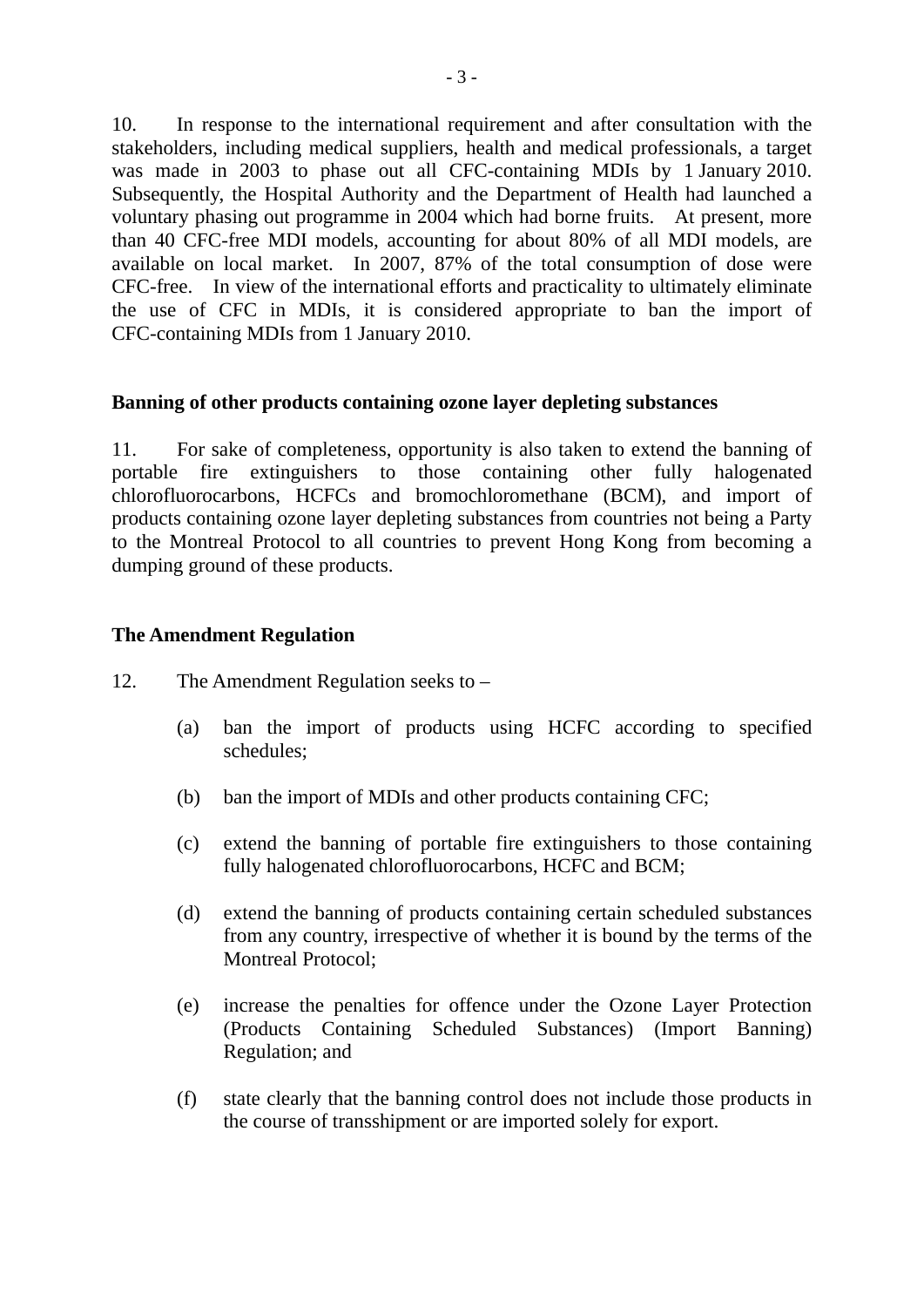## **Major issues raised by the Panel**

13. The Amendment Regulation was discussed at the Panel meetings on 24 November 2008.

14. While there was general support for the proposal, members enquired whether there was adequate supply of HCFC-free window-type air conditioners to meet the demand given that only four compliant models were available in the market. They were also concerned about the sale of banned HCFC-containing products smuggled to Hong Kong by unscrupulous retailers if the latter was not held liable. Moreover, the Administration should provide assistance to the affected trades in complying with the control.

### **Relevant papers**

Information paper provided by the Administration for the EA Panel meeting on 24 November 2008 http://www.legco.gov.hk/yr08-09/english/panels/ea/papers/ea1124cb1-223-7-e.pdf

Minutes of the EA Panel meeting on 24 November 2008 http://www.legco.gov.hk/yr08-09/english/panels/ea/minutes/ea20081124.pdf

Council Business Division 1 Legislative Council Secretariat 28 September 2009